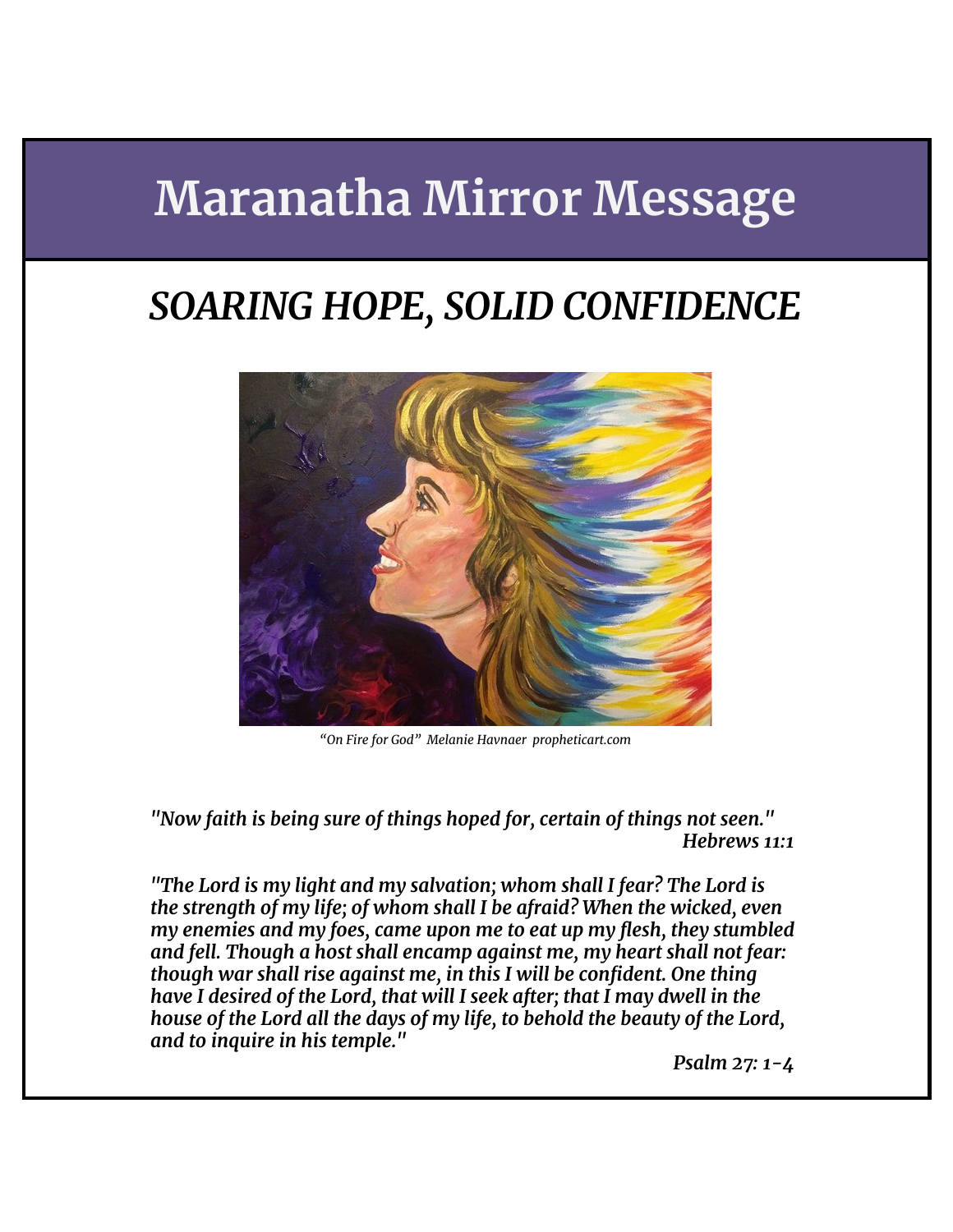*"I would have fainted, except that I believed to see the goodness of the Lord in the land of the living."*

*Psalm 27: 13*

These words in Psalm 27 are the testimony of a man who was certain about the presence of God in his life.

He could not reach out and touch the Lord with his hands.

He could not see the Lord with these eyes.

But he knew that the God of the universe was guiding him.

"The Lord is my light."

"The Lord is my salvation."

"The Lord is the strength of my life, of whom shall I be afraid?"

This certainty is what kept this man from fainting when the storms of hell broke loose over his life.

> *"I would have fainted, except that I believed to see the goodness of the Lord in the land of the living."*

What was it that enabled the man who found treasure hidden in the field to go out and sell everything he had to buy the field if not the certainty that this treasure was in fact, the one thing in all the world worth having?

He's sure of it!

He doesn't sell everything he has with trepidation.

He does sell everything he has *with great joy because he's sure of the treasure.*

What was it that enabled Andrew, Peter, James, and John suddenly to walk away from their fishing boats, families, everything - to follow Jesus, if not the certainty that Jesus had the treasure worth losing everything to get?

Soon they discovered that Jesus himself was the treasure.

The woman at the well came to draw water. After talking with Jesus, she left the empty water jar ran back to town, announcing,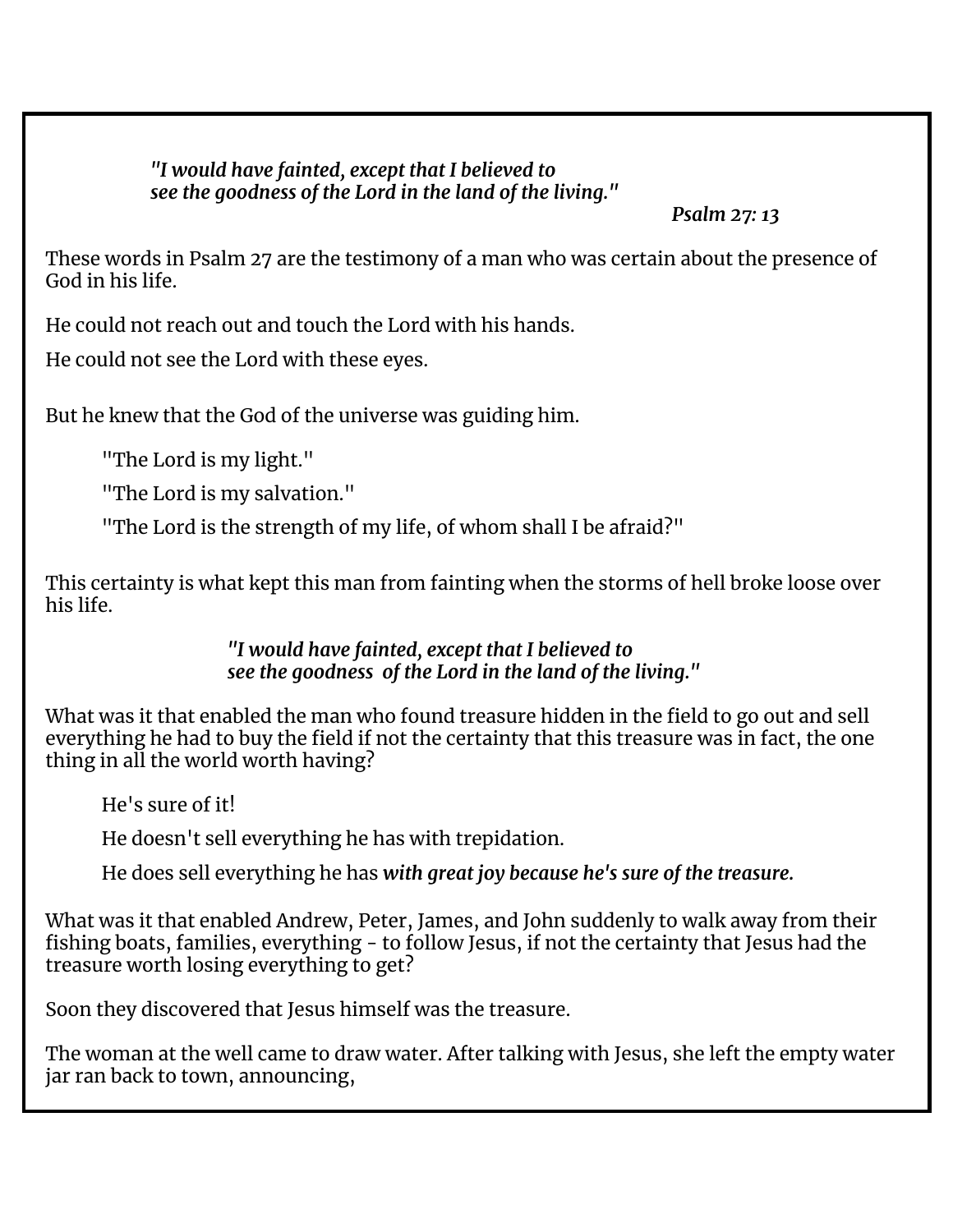*"Come and see a man who told me all I ever did. Is not this the Messiah?"* She was **certain** that she had found the Messiah.

This **certainty**, This soaring hope, This wonderful confidence that enables people to shout,

*"This is what I want!*

*This is the one thing that matters!*

*I am prepared to lose everything else to have it!"*

… marks the life of every man, woman, and child who comes into the kingdom.

This is the **certainty** that enables us to get up on the road of the kingdom and start moving.

This is the **certainty** that enables us to say, "Good-bye" to all the clutter and buy the field that holds the treasure.

This is the **certainty** that enables us to forsake our fishing boats to follow Jesus.

**Certainty** is not some rare gift, which God imparts only to a few in every generation.

This is a gift which God gives freely….

to all who draw near to his Son.

## **Certainty** is the mark of the normal Christian.

Without it there is no discipleship.

There is no vision.

There is no life.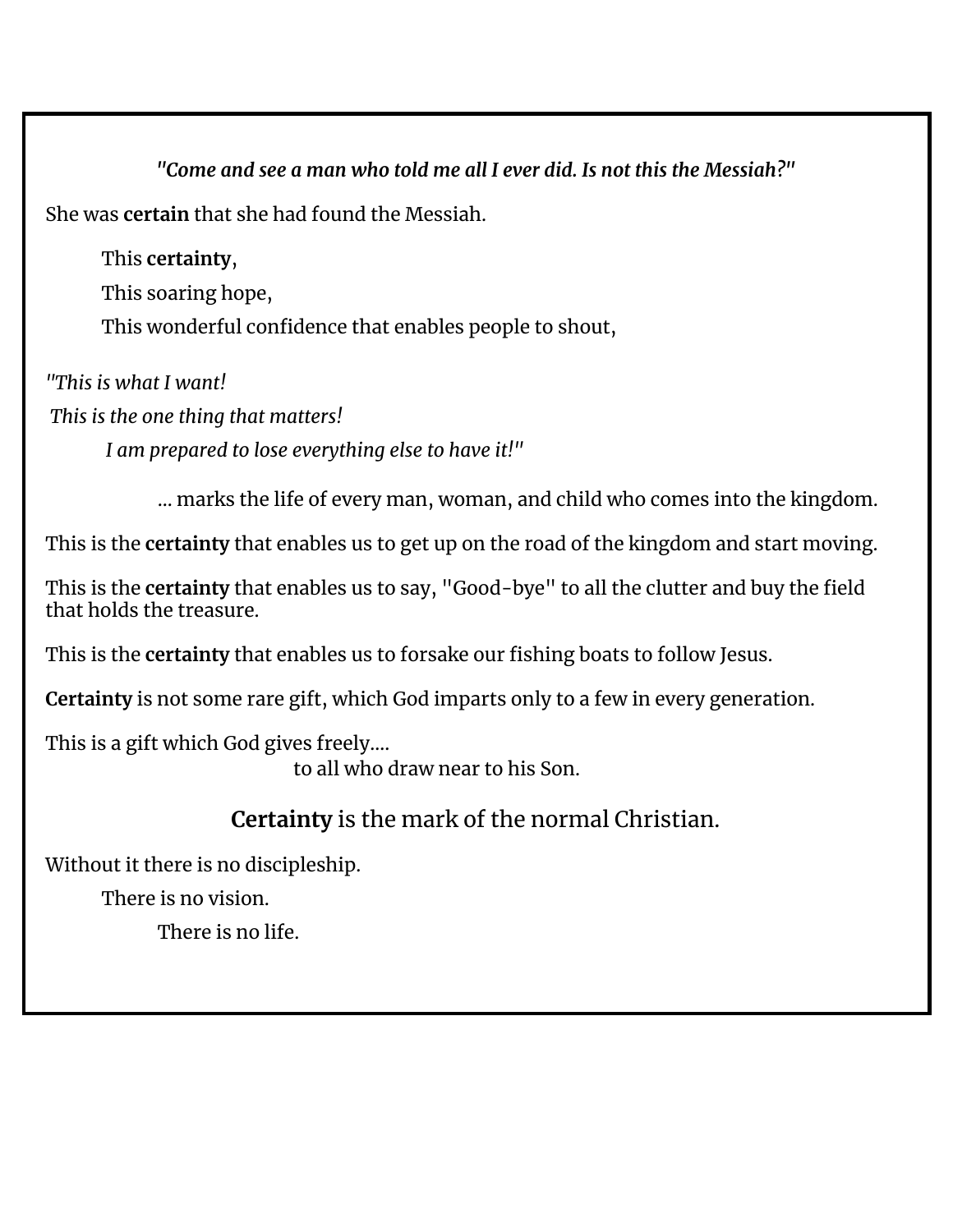

*The Battle Within courtesy of Melanie Havnaer*

But from earliest times, people have tried to ignore the fact that this certainty is essential. Perhaps we taste it for a while, and when it fades, we think that we have "matured."

How often we catch ourselves thinking, "Yes, there was a time when I knew…when I was sure that Jesus is alive from the dead and guiding my life. I knew it! But now it seems as though I'm going through the motions while secretly asking, 'Do you really believe this stuff?'"

But how can we present our bodies as a living sacrifice to God?

How can we worship him and praise him unless we are sure?

How can we take the Sermon on the Mount and turn it into action? …

...loving one another, living with purity, truth, justice, mercy … in our daily relationships with people, unless we're dwelling in the House of God, beholding him, receiving life from him?

> *"One thing that I desire of the Lord, that will I seek after; that I may dwell in the house of the Lord all the days of my life, to behold the beauty of the Lord, and inquire in his temple."*

*Psalm 27: 4*

Unless I'm living in his presence, it's impossible to live this life.

*"But recall the former days when, after you were enlightened, you endured the hard struggle with sufferings, sometimes being publicly exposed to abuse and affliction, and sometimes being partners with those so treated.*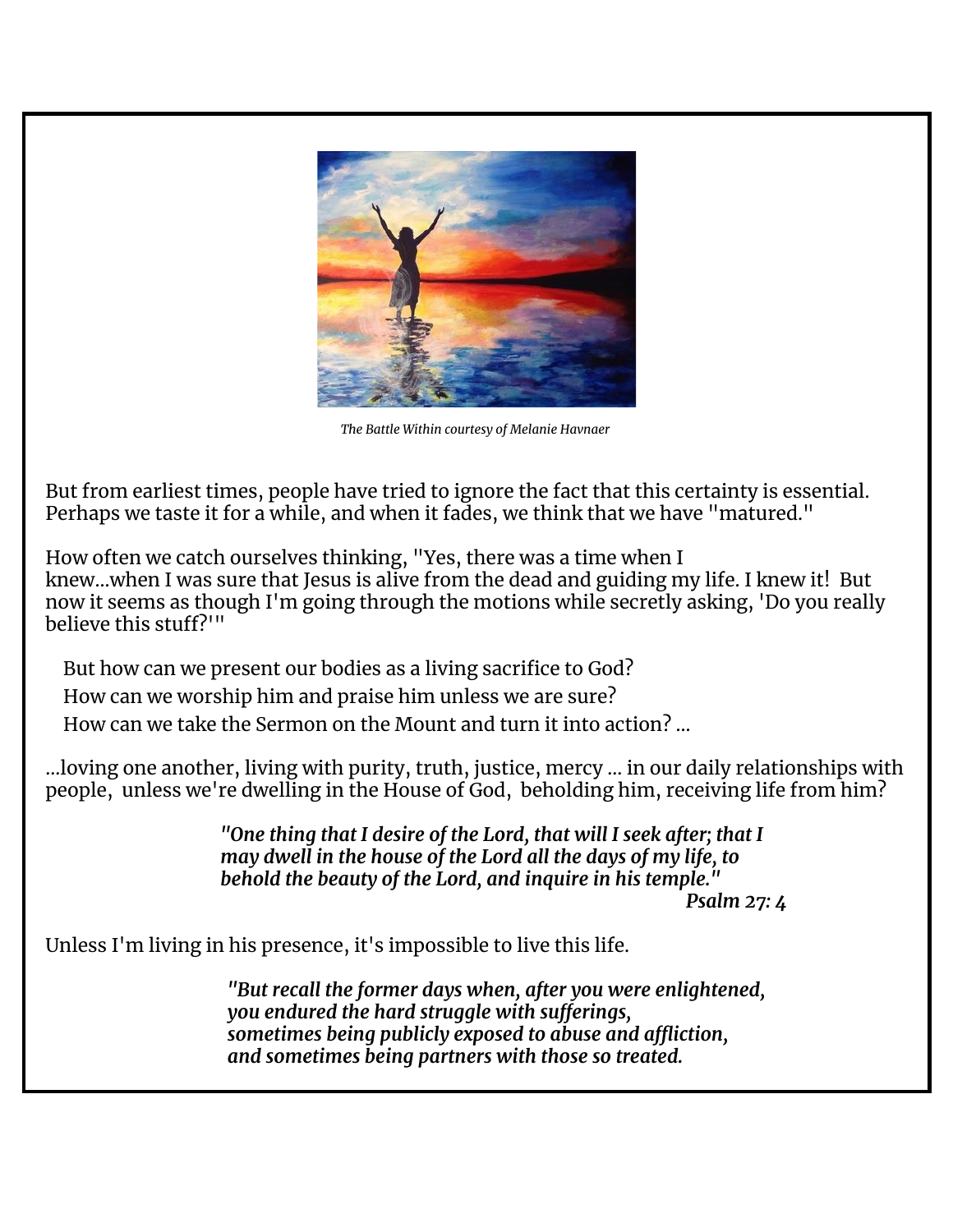*For you had compassion on the prisoners, and you joyfully accepted the plundering of your property, since you knew that you yourself have a better possession and an abiding one.*

*Therefore, do not throw away your confidence, which has a great reward. For you have need of endurance, so you may do the will of God and receive what is promised.*

*'For yet a little while, and the coming one shall come and shall not tarry; but my righteous one shall live by faith, and if he shrinks back, my soul has no pleasure in him.'*

*But we are not those who shrink back and are destroyed, but those who have faith and keep their souls."*

*Hebrews 10: 32-39*

What an awesome thing!

These people had compassion on the prisoners and joyfully accepted the plundering of their houses, because they knew that they had a better treasure.

As long as they had this treasure, they were rich.

And who could strip them of this treasure?



*"***Certainty** is the rock bottom essential of our life with Jesus.

Without it we are powerless.

But where do we get it? And how do we maintain it when we have it?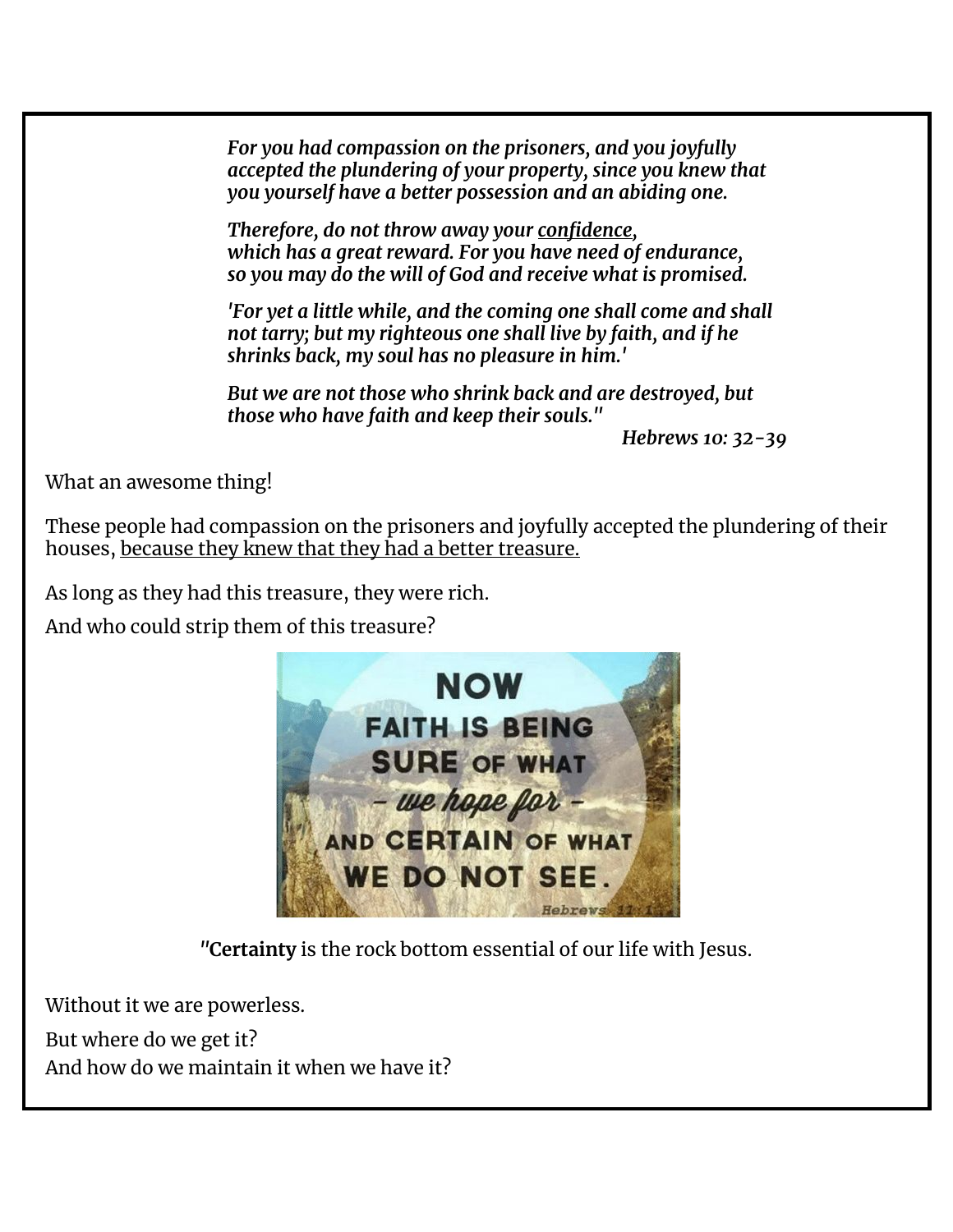We receive it and we maintain it by hearing, constantly hearing, a living word directly from the Lord Jesus.

> *"It is the Spirit that gives life, the flesh is of no avail; the words that I have spoken to you, they are Spirit and they are life."*

His words, received and obeyed…. Create faith.

They bring **certainty**.

On the evening of the night in which Jesus was betrayed, he gathered his disciples together for their last meal together.During the meal he got up, laid aside his garments, wrapped himself in a towel, got down and washed their feet like a slave. After he sent Judas on his way, Jesus gave the disciples their final instructions, beginning with these words:

*"Let not your hearts be troubled; believe in God, believe also in me."*

## **Believe. Be certain.**

Not a week has gone by since it first took place that this feast hasn't been reenacted somewhere.

As we gather in his name to eat and drink the bread and the wine, the Spirit of the Lord comes into our midst and speaks the same words to us:

*"Let not your hearts be troubled; believe in God, believe also in me."*

### **Believe.**

And as he speaks these words to us, he imparts the power to believe enough to obey them.

He says to us, "Be certain", be certain of four things:

- Be certain that the Father knows you by name.
- Be certain that the Father has called you into his kingdom.
- Be certain that my death and resurrection have broken the curse over your life.
- Be certain that the gift of the Holy Spirit is now being renewed within you."

If you are certain of these four things, you will…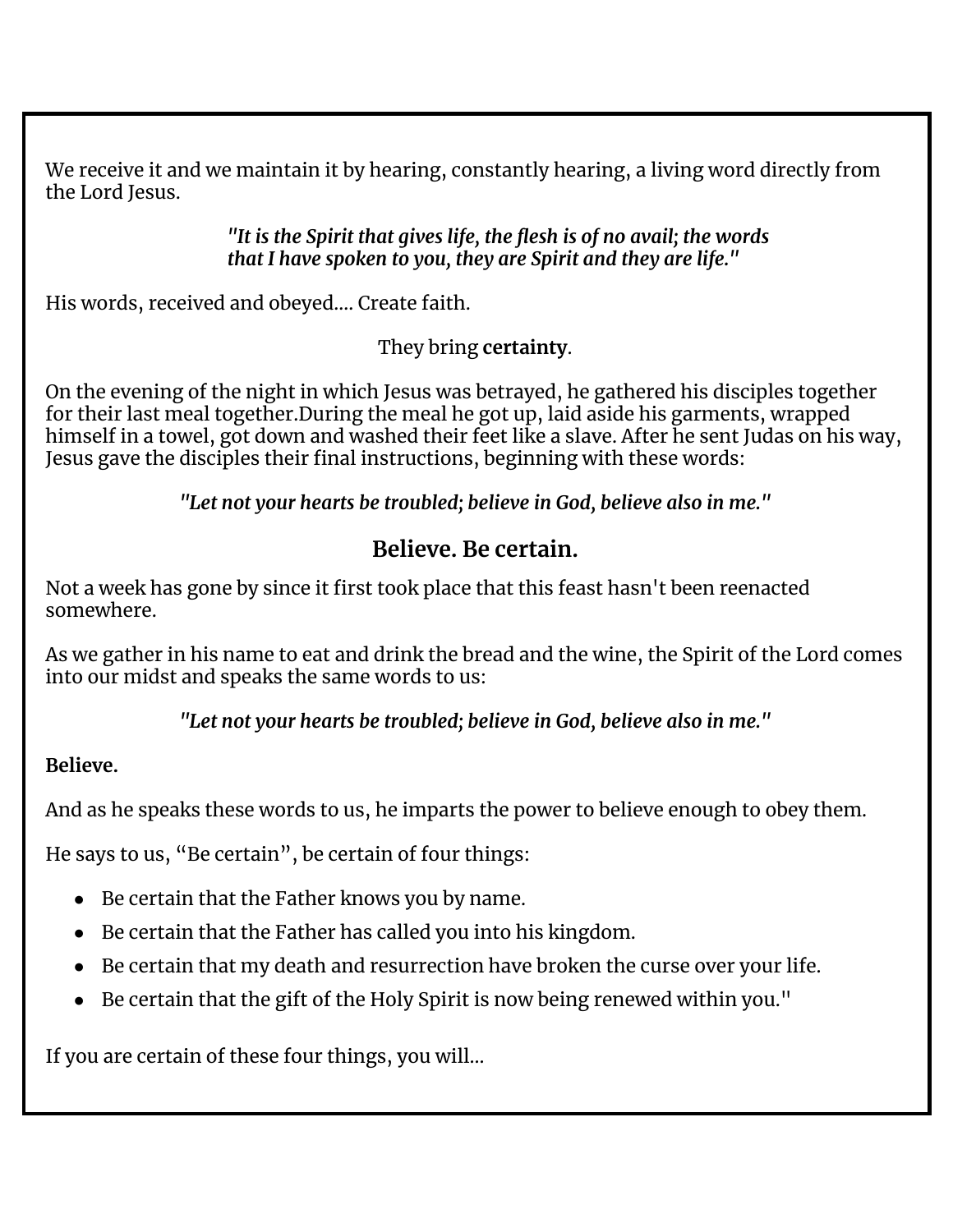#### *"mount up on wings like eagles. You will run and not be weary, you'll walk and not faint."*

Nothing can cause you to fail.

**First of all**, be certain that the Father knows you by name.

*"O Lord, thou hast searched me, and known me! Thou knowest my downsitting and mine uprising, thou understandest my thought afar off. Thou compassest my path and my lying down, and art acquainted with all my ways. For there is not a word in my tongue, but, lo, O Lord thou knowest it all together. Thou has beset me behind and before, and laid thine hand upon me. Such knowledge is too wonderful for me; it is high, I cannot attain unto it."*

*Psalm 139:1-6*

It staggers our minds to even think that the God of the universe should know each of us by name, but he does.

And this becomes the basis of it all. Everything that Jesus did and taught begins by getting hold of this truth ---

that God knows us.

*"Before Philip called you, when you were under the fig tree, I saw you."*

Again and again it's the same message,

I see you.

I know you.

I understand.

I know what you're going through.

I know who you are.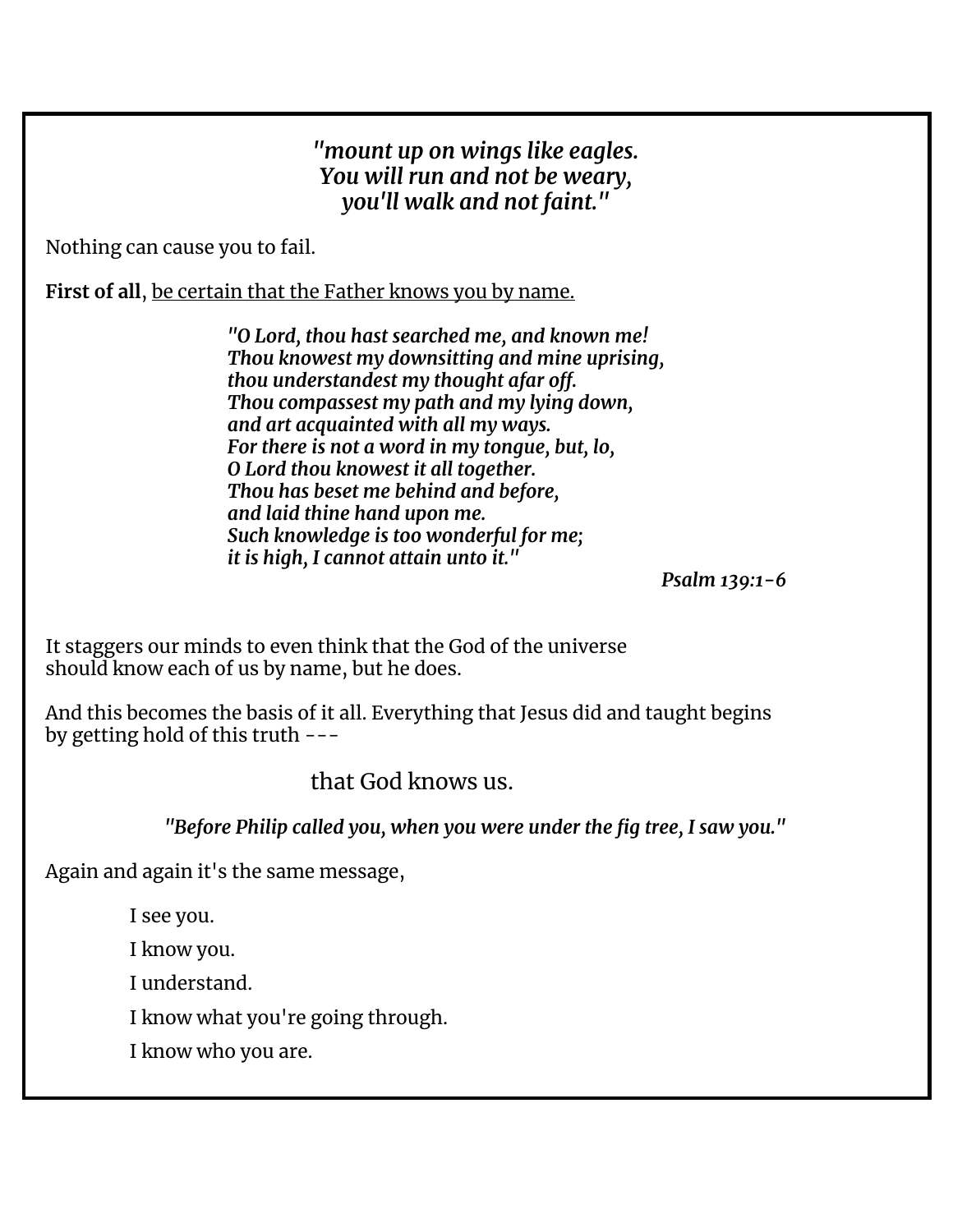When we are certain that God knows us by name, then we can say,

*"The Lord is my light and my salvation; whom shall I fear?" "The Lord is the strength of my life; of whom shall I be afraid?"*

**Secondly**, be certain that the Father has called you into his kingdom.

*You did not choose me, but I chose you and ordained you that you should go and bear fruit and that your fruit should abide." John 15:16*

Jesus said these words to the disciples in the upper room at that Last Supper and now he says the same words to us …

> *"You didn't choose me, I chose you and ordained you that you should go and bear fruit and that your fruit should remain."*



"I've called you into the kingdom and I've given you work to do."

When you eat the communion feast, realize that you are sitting at table in the kingdom; you are sitting, so to speak, in a chair with your name on it.

He put that name there.

That's where you belong.

He called you to feast, and now he calls you to get to work.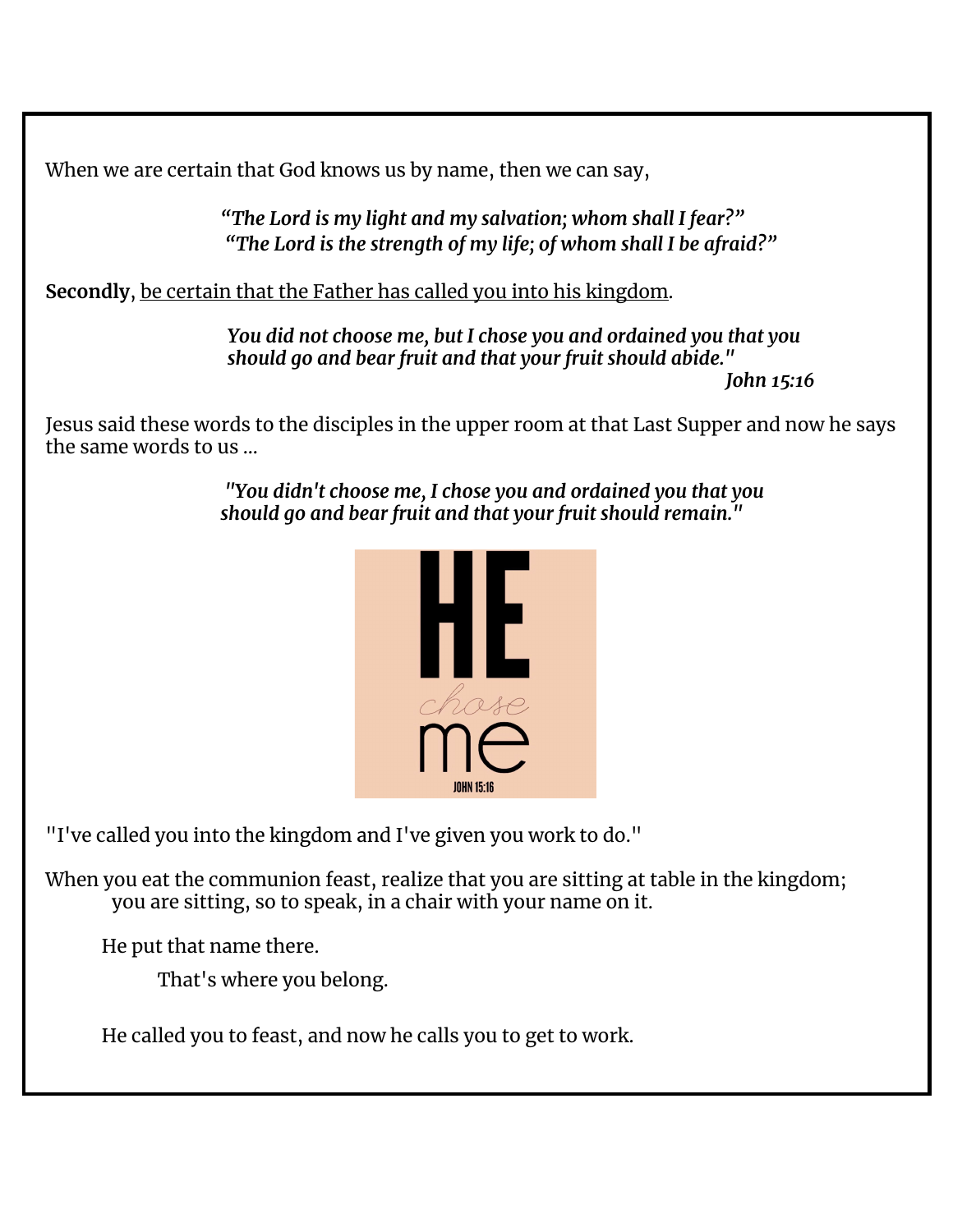There is work for each one of us in the kingdom. Yes, we are saved by grace, but that same grace puts us to work.

We labor in his name.

We enter the harvest.

You may say, "Oh, but that's the hard part for me. I've never been able to finish anything I start. I'm a klutz. I stumble. I fail."All this changes when your eyes focus on Calvary.

So, **thirdly**, believe and be certain that Jesus has broken the curse over your life.



Yes, there was a curse.

Sometimes we still feel it, when everything seems to go wrong. What is this cloud of confusion and defeat which hangs over me?

When Adam and Eve were expelled from the garden that was a curse.

God didn't do it. They did it to themselves. By their rebellion they locked themselves out of Paradise.

> There is indeed a veil separating the human race from God. That separation cuts us off from our only true source of life. It makes us vulnerable to the powers of darkness. It blinds us to the reality of God's world.

But when that veil opens up, and we walk through….

The curse is broken.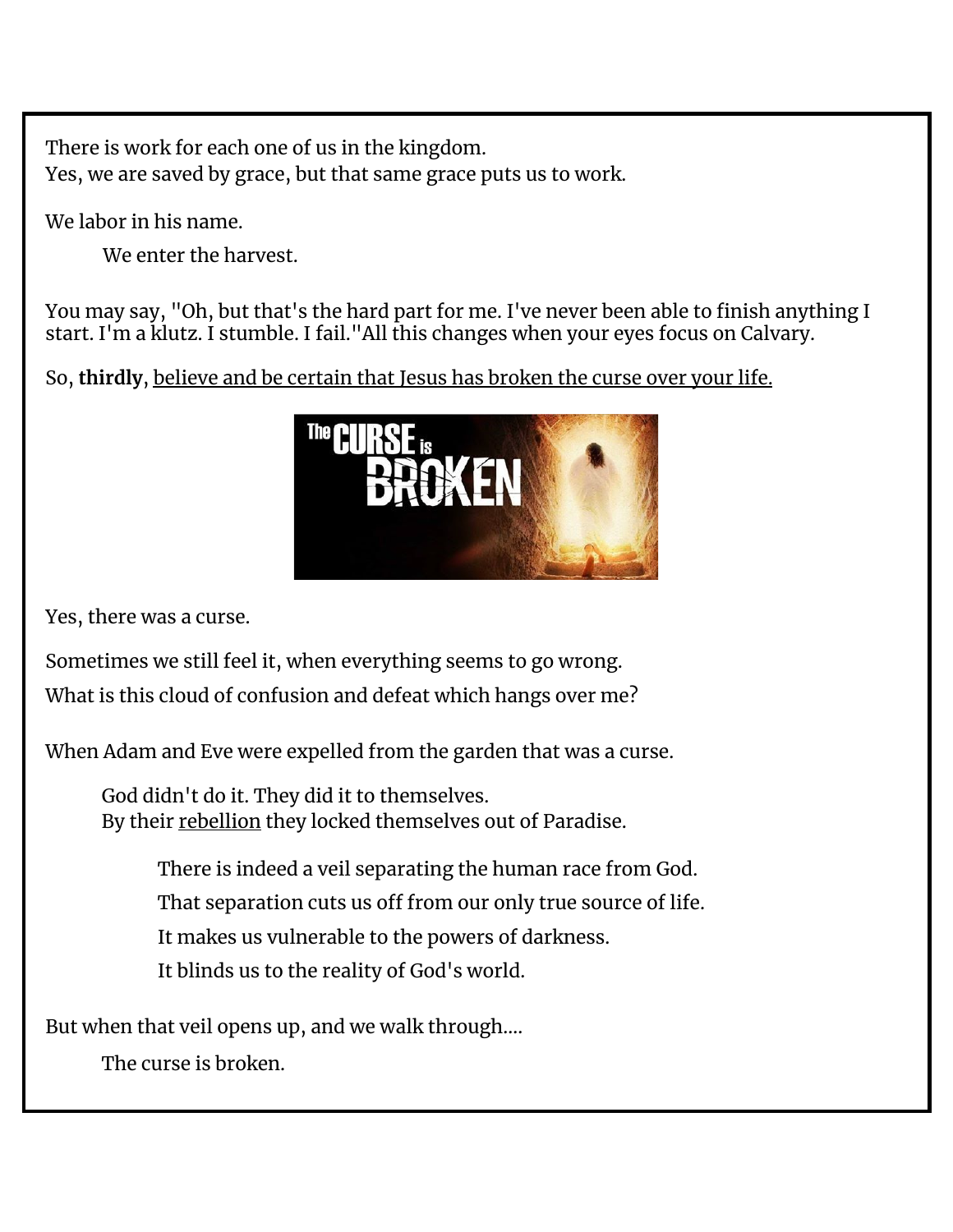We're free.

We can accomplish things we could never do before.

*"Therefore, brethren, since we have confidence to enter the sanctuary by the blood of Jesus, by the new and living way which he opened for us through a curtain, that is, through his flesh, and since we have a great priest over the house of God, let us draw near with a true heart in full assurance of faith, with our hearts sprinkled clean from an evil conscience and our bodies washed with pure water."*

*Hebrews 10:19-22*

Be certain that veil is open for you, and in that certainty go through…. stand with Jesus before the mercy seat, and start worshiping God,

… and the curse of sin, guilt, death, bad failure, defeat is over!

**Be certain of this.**

**Confess it.**

**Live it.**

**Finally**, be certain that the gift of the Holy Spirit is being renewed within you.



*The Fire of God courtesy of Melanie Havnaer*

If you asked for the gift of the Holy Spirit, you received it.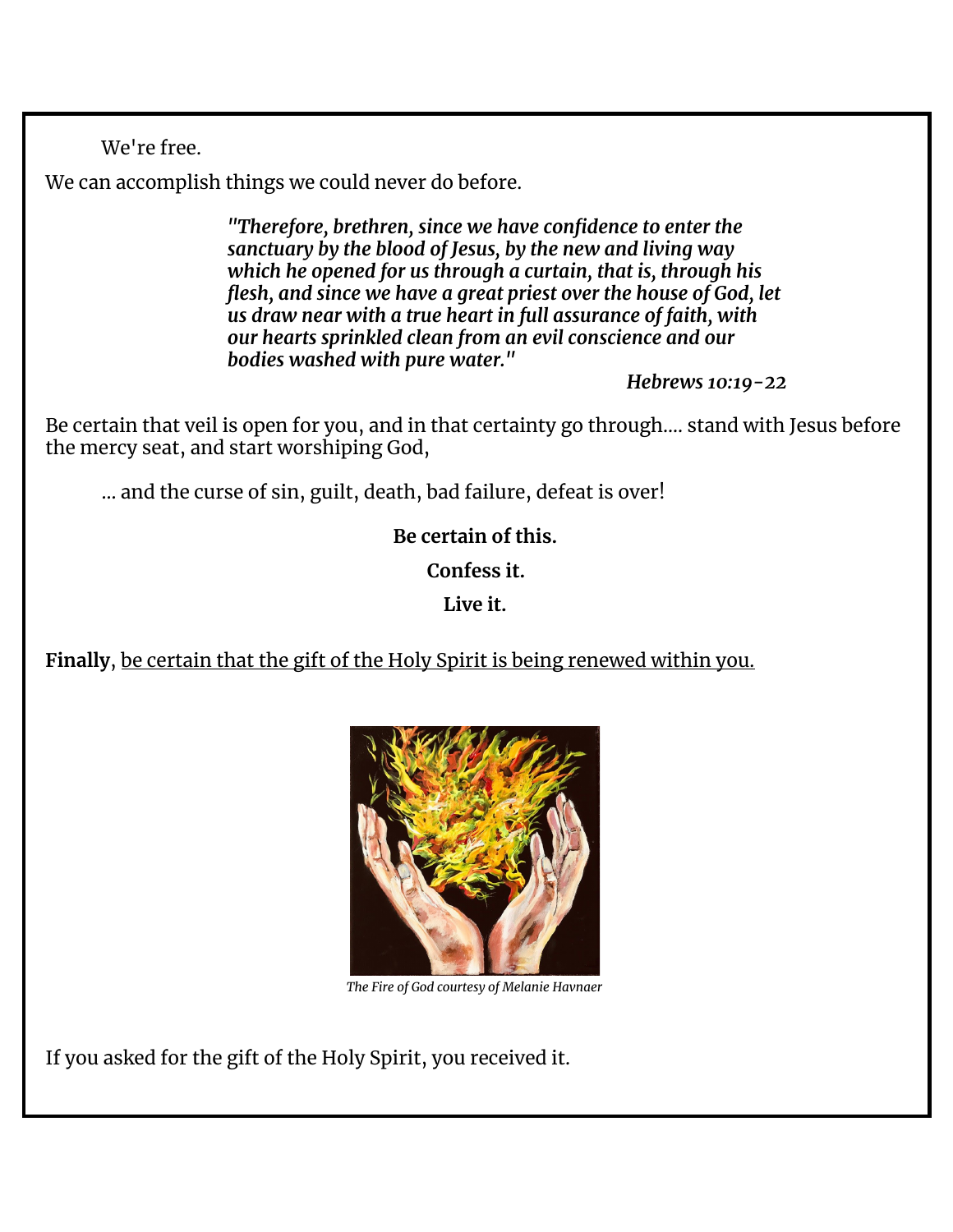And if you haven't asked for the gift of the Holy Spirit, do it now.

Pray with faith.

*"If you then, who are evil, know how to give good gifts to your children, how much more of the heavenly Father give the Holy Spirit to those who ask him!"*

And after you have asked, don't sit around waiting for bells to ring and the rainbows to pop in the sky, just know… if you asked for bread, you didn't get a stone.

If you asked for the gift of the Spirit, this is exactly what you have received. The same Spirit that was given to the believers on the day of Pentecost is being given afresh to us and to others like us all over the world.

Jesus says to us,

"Receive the Spirit. Live in the Spirit. Walk in the Spirit."

You will do all things through Christ who strengthens you.

*"Faith is being sure of things hoped for, certain of things not seen."*

*"The Lord is my light and my salvation; whom shall I fear? The Lord is the strength of my life; of whom shall I be afraid?"*

God has done everything from his side to put the kingdom into us.

He sent his Son.

Took him to the cross. Raised him from the dead. Lifted him back to his side. Sent the gift of the Spirit.

All these things and the power they represent become actual in our personal lives, and in our corporate life…

**when we believe, when we trust.**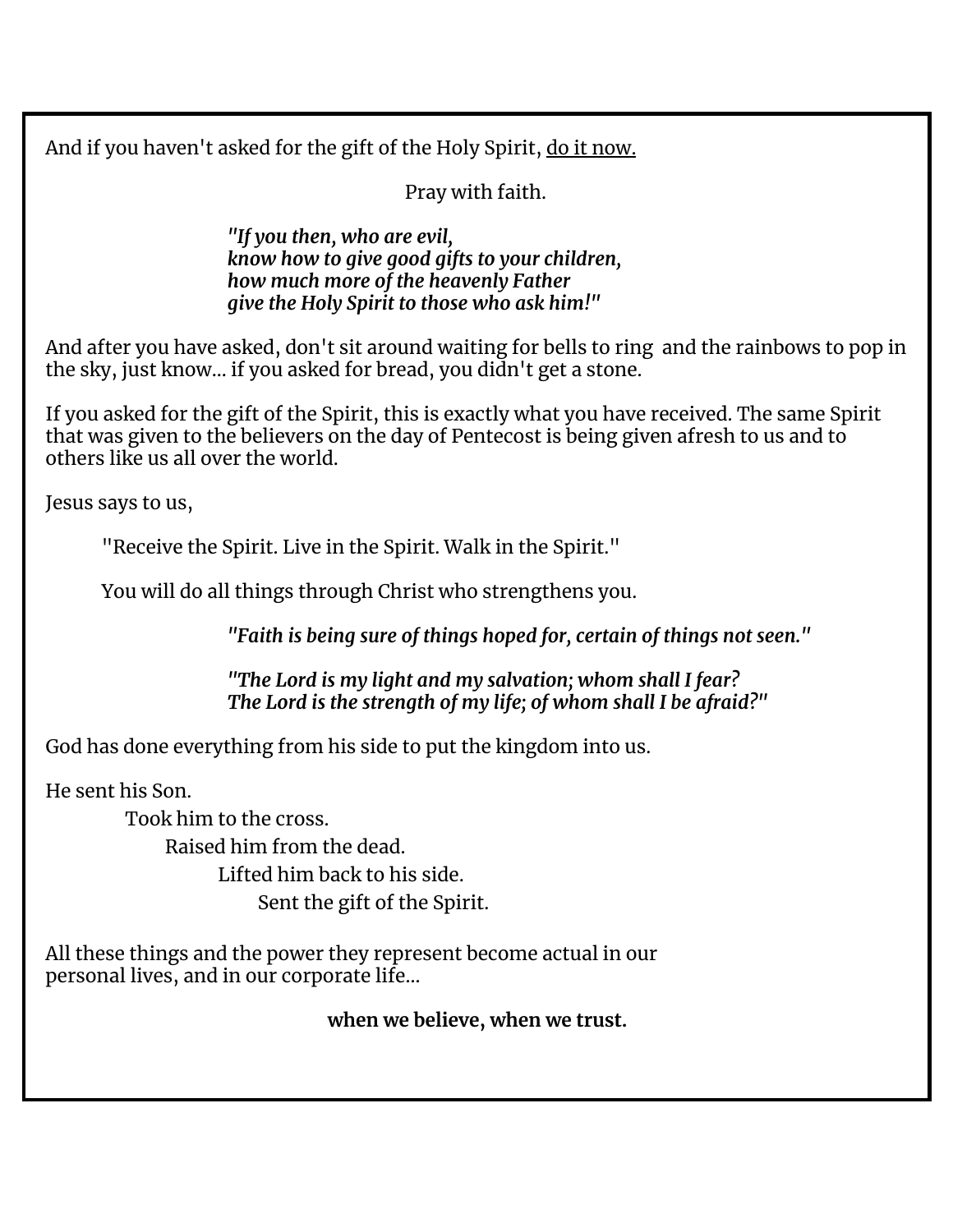

*"Let not your hearts be troubled. Believe in God, believe also in me."*

Be certain that the Father knows you by name.

Be certain that the Father has called you into his kingdom.

Be certain that Jesus has broken the curse over your life.

Be certain that the gift of the Holy Spirit is being renewed within you.

… even as you read these words, he is satisfying your thirst with a fresh measure of the Holy Spirit, making you more than a conqueror through him who loves you.

#### Prayer

Holy Lord, mighty fortress of our faith, lift us up into soaring hope and solid confidence. You are our light and salvation. You are the strength of our lives. You are our most beloved treasure. We shout with all we have, "you are what we want." May a new certainty rise up within us. Reignite our fading vision. Reignite our need to behold you again. Dearest Jesus, may we once again be revitalized by your living words. May we believe and be certain in them. May we be certain that we are your beloved, that you truly know us. May we be certain that you have called us, you have chosen us. May we be certain that you broke the curse in our lives, sprinkling our hearts clean, tearing the veil open that separates us from God. May we be certain that your Holy Spirit abides in us, imparting strength and life. And precious Savior, give us the confidence to see that we are your creation, your masterpiece. Give us the confidence to rise up in faith and step into the plans you have for us. Give us the confidence to trade our sorrows for victory. May the new song of our lives be "I believe, I believe".